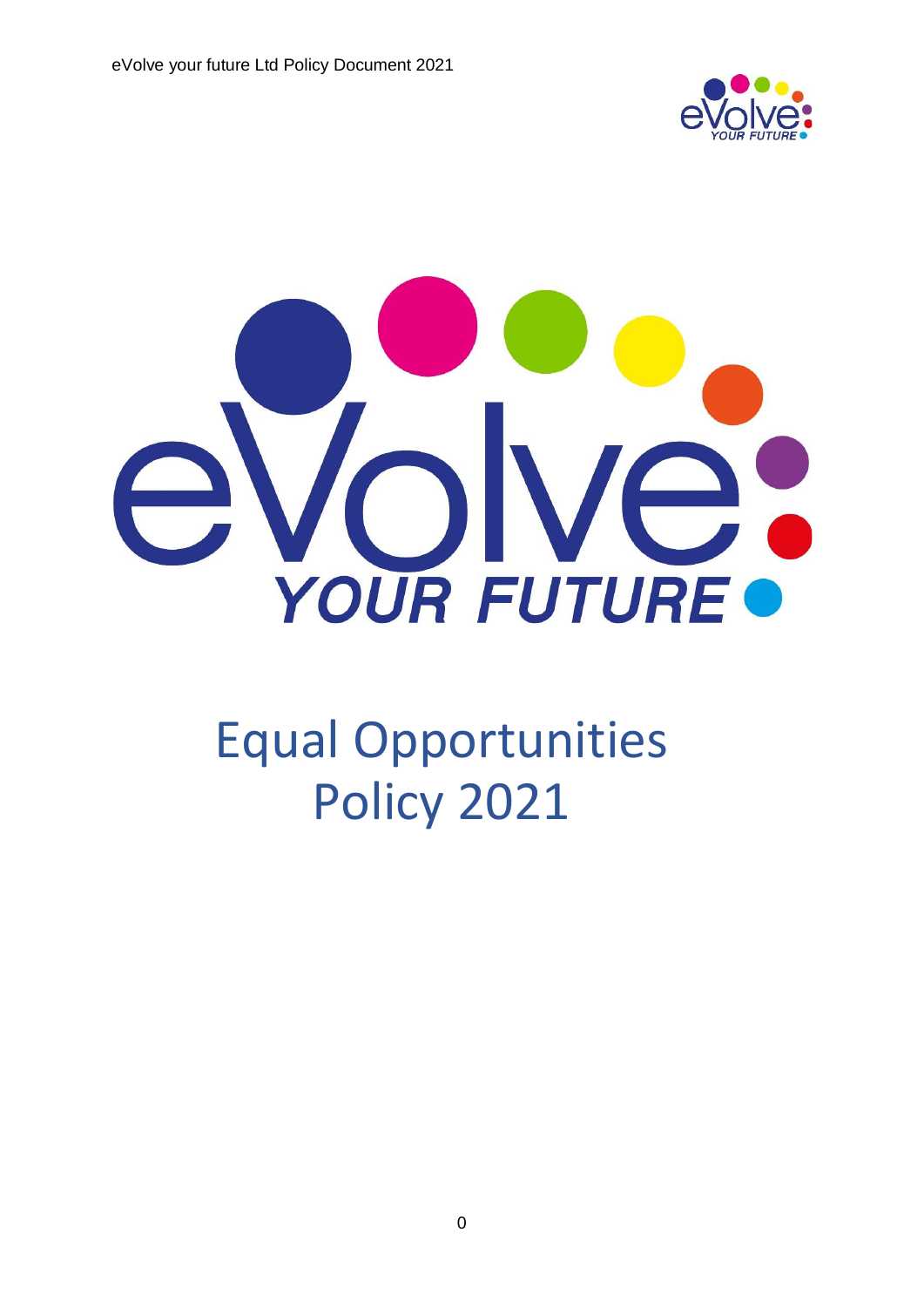

# Contents

| 5.4 Promotion, Career Progression and Development Opportunities 5 |  |
|-------------------------------------------------------------------|--|
|                                                                   |  |
|                                                                   |  |
|                                                                   |  |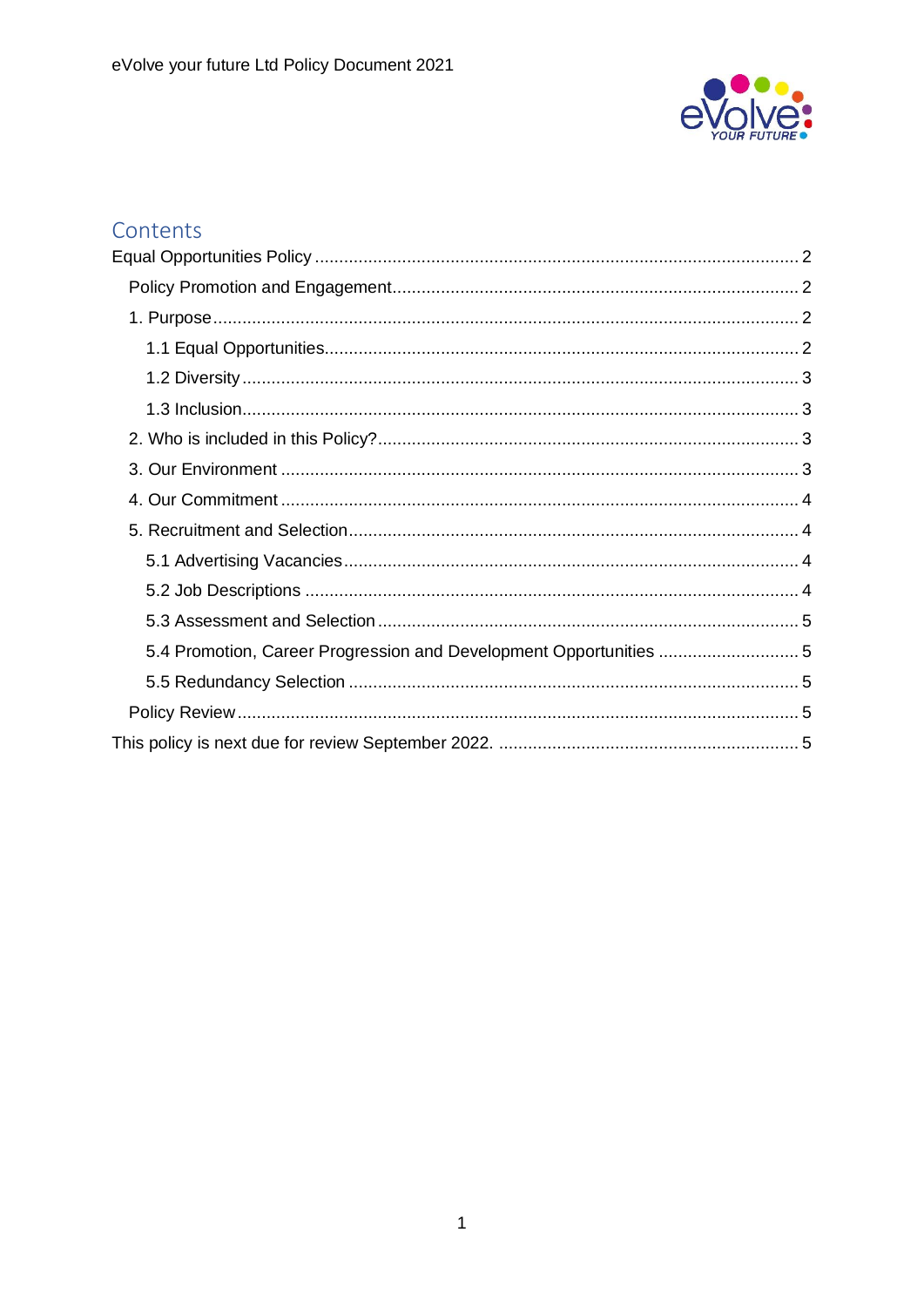

# <span id="page-2-0"></span>**Equal Opportunities Policy**

# <span id="page-2-1"></span>**Policy Promotion and Engagement**

All staff working for eVolve your future Ltd are required to read our policy documents and sign to confirm that they have done so.

EYF policies are reviewed annually unless there is a legislative or ethical reason for change to policy during the year. All colleagues are provided with an update document detailing any changes that have occurred following the last review. Each review is dated and version controlled. These changes are discussed in Team meetings with all staff and the understanding of these updates is also confirmed by a signature sheet.

Policies are in place to ensure that the company and it's staff are compliant with statutory legislation, partner regulations and the company specific requirements.

All relevant Policies can be accessed from the eVolve your future website, found at:

#### [www.evolveyourfuture.co.uk](http://www.evolveyourfuture.co.uk/)

Learners are made aware of the availability of these policies when they are signed up to our courses.

Policies are available to partners on request.

# <span id="page-2-2"></span>**1. Purpose**

#### <span id="page-2-3"></span>1.1 Equal Opportunities

eVolve your future (referred to as 'us' and 'we') is an Equal Opportunities employer and as a Company we are aware of the benefits of working with a diverse team. We are committed to taking positive and proactive steps to ensure that we provide a working environment that is safe and free from discrimination in the workplace and to actively eliminate either direct or indirect discrimination (in-line with the Equality Act, 2010) on the grounds of; age, disability, gender identity and gender reassignment, marriage or civil partnership, pregnancy and maternity, race, religion or belief, sex or sexual orientation; in decision making, employment practices and service provisions, to ensure that we strive to achieve equality and opportunity for everyone.

We are committed to providing a working environment where everyone is treated fairly, with dignity and respect and are recognised for their contribution to business success. This is a key employment principle within our Company that all employees are expected to support to ensure:

- Prevention of unlawful discrimination on the grounds of bias with reference to the groups referred to above.
- All employees are advised and encouraged to actively support a culture and environment which welcomes the promotion of equal opportunities and diversity.
- That the composition of our workforce reflects that of the wider community.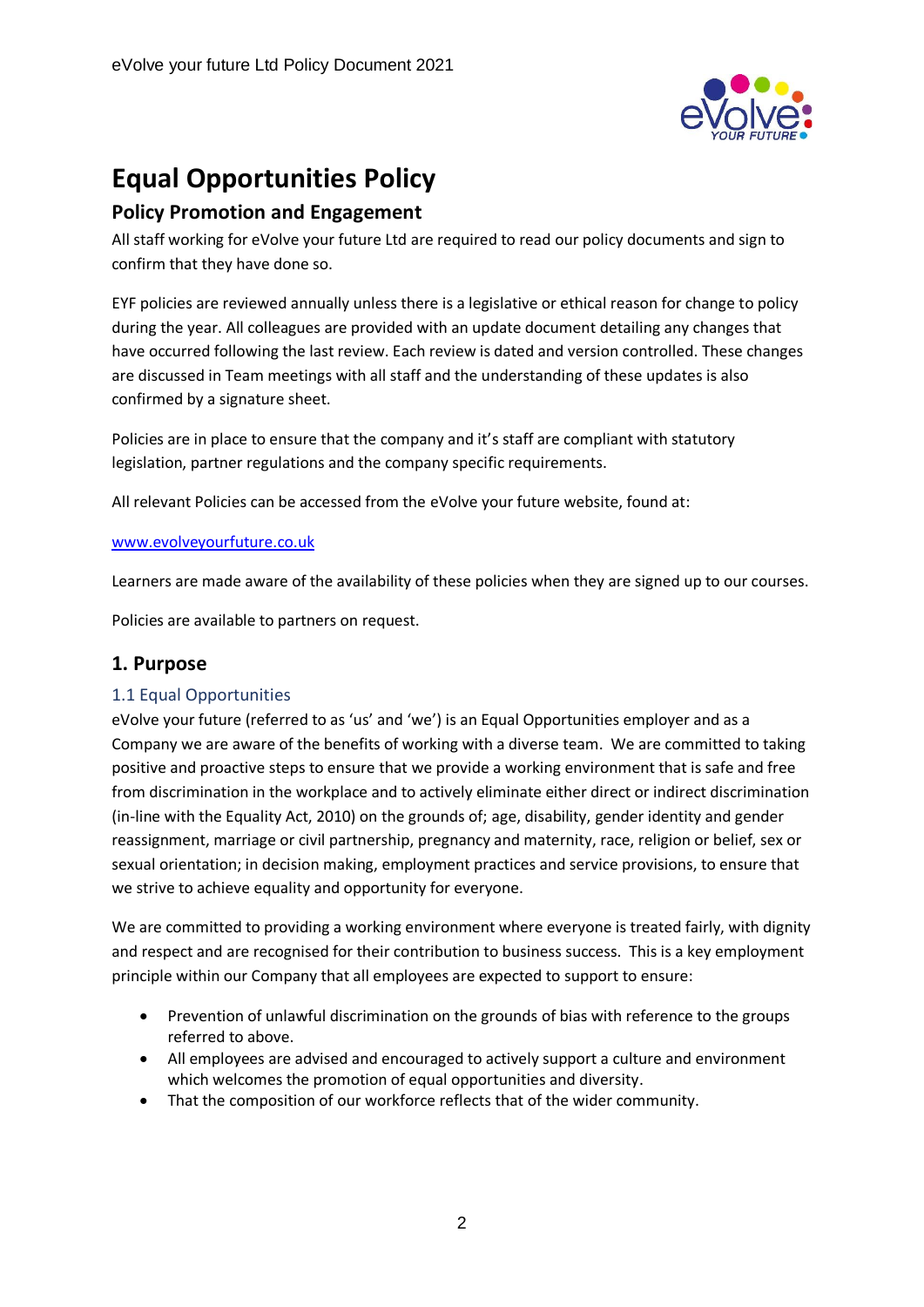

## <span id="page-3-0"></span>1.2 Diversity

We aim to provide a work environment that promotes and reflects cultural and social diversity and is equally accessible to all. We will endeavour to challenge any offensive behaviour, language or attitudes with regards to age, disability, gender identity and gender reassignment, marriage or civil partnership, pregnancy and maternity, race, religion or belief, sex or sexual orientation. We will embrace and emphasise the positive benefits of diversity.

## <span id="page-3-1"></span>1.3 Inclusion

We will be proactive in taking action to remove barriers to participation for our employees, customers (learners, apprentices and/or employers) and visitors, eliminating discrimination and promoting equality. Embracing equality, diversity and inclusivity gives us a wider range of experience and ideas and enables our employees and customers to maximise their own potential.

We will facilitate regular opportunities for consultation with customers and relevant external bodies about the products and services we provide, as a means of monitoring the effectiveness of our Equal Opportunities policy.

# <span id="page-3-2"></span>**2. Who is included in this Policy?**

This policy is applicable to all permanent and fixed-employees who work for us and any learners and apprentices who register with us.

Any instance where we consider that an employee, potential candidate, customer or visitor has been subjected to any form of discrimination, intimidation, bullying or harassment will be investigated and necessary action taken.

Any employee who considers they have been subjected to discrimination, intimidation, bullying or harassment should report this immediately to their Line Manager and the matter will be dealt with in-line with the Company Grievance Policy.

# <span id="page-3-3"></span>**3. Our Environment**

We aim to provide an environment that promotes and reflects cultural and social diversity, that is equally accessible to all and that the effectiveness of this policy is regularly monitored to realise our objective of creating an environment free from discrimination and welcoming to all, we will:

- Treat all employees and customers with equal concern and value.
- Ensure that our products and services are open and available to all customers in the local community.
- Ensure that issues of race, ethnicity, nationality, class, religion, belief, culture, gender, language and disability do not inhibit our employees or customers from accessing our products and services.
- Encourage and support employees to act as positive role models to customers by displaying and promoting tolerant and respectful behaviour, language and attitudes and challenging any incident, according to the provisions set out in the Disciplinary, Safeguarding and Bullying and Harassment policies.
- Ensure we are aware that employees and customers may have special needs and that we are proactive in ensuring that appropriate action is taken when this is identified.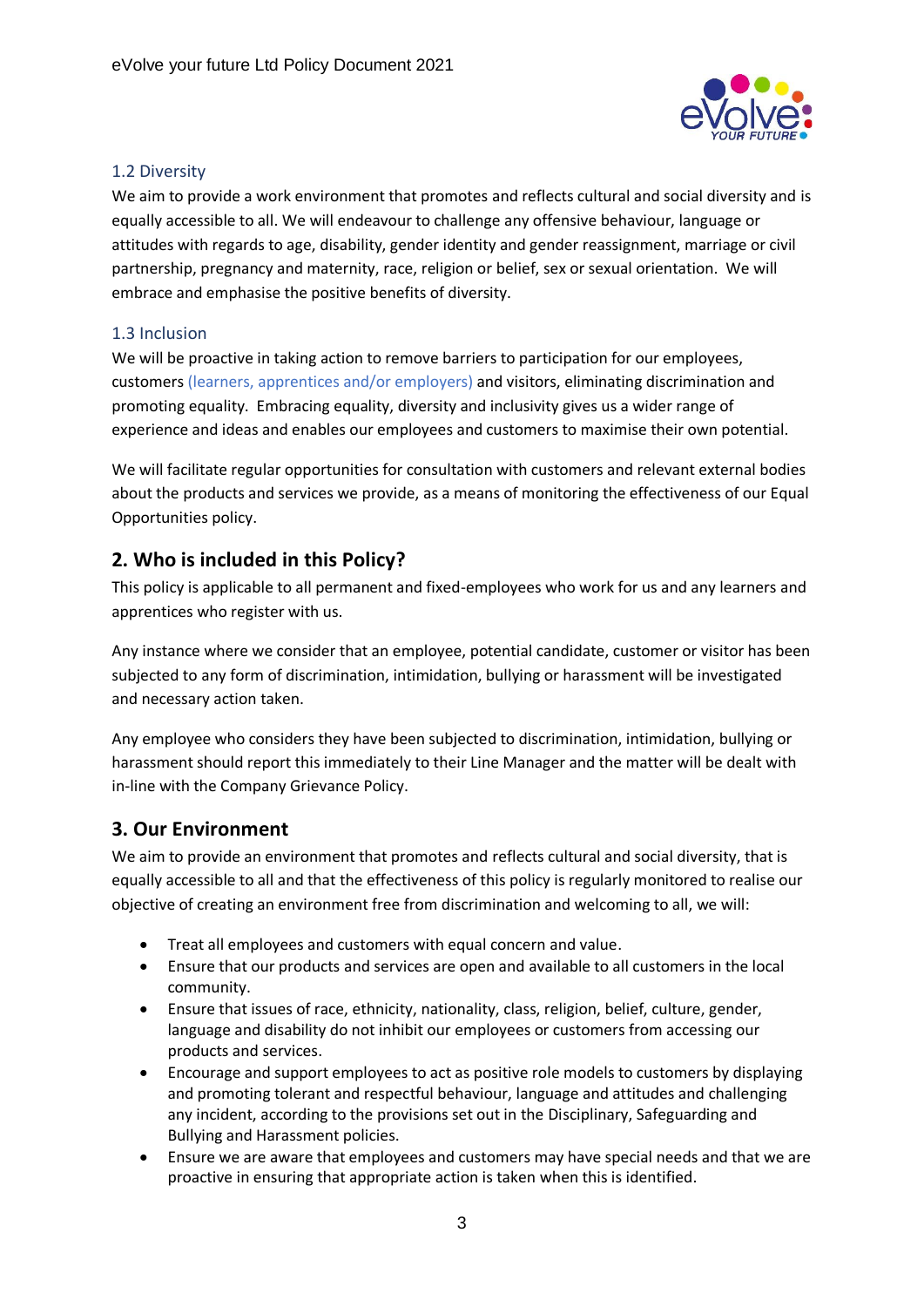

- Ensure that all employees and/or customers, including those with learning difficulties and disabilities, are be included and supported – with reasonable adjustments made for them, as necessary.
- Have regard for promoting understanding, respect and awareness of diversity, inclusion and equal opportunities issues in planning and implementing our Company's activities and strategy.
- Ensure that our equipment such as books, posters and displays reflect a variety of cultures and that information (written and spoken) is clearly communicated in as many languages as necessary.
- Bilingual/multilingual employees and customers are an asset and they will be valued and their languages recognised and respected by all involved with our Company.

# <span id="page-4-0"></span>**4. Our Commitment**

All Line Managers will be responsible for ensuring that the Equal Opportunities Policy is implemented and its effectiveness is regularly monitored. They are also responsible for ensuring that:

- Our employees receive appropriate training
- This policy remains consistent with current legislation and guidance.
- That everyone understands their responsibilities under this policy.
- Appropriate action is taken wherever issues relating to behaviour, language or attitudes become apparent.

# <span id="page-4-1"></span>**5. Recruitment and Selection**

#### <span id="page-4-2"></span>5.1 Advertising Vacancies

Where vacancies are advertised either; externally or internally, great care will be taken to ensure that the advertisements do not directly or indirectly discriminate against the groups outlined previously.

Where appropriate, we will actively work with recognised bodies to promote and reflect our support of equal opportunities. These could include for example: - local colleges, career offices or support groups.

# <span id="page-4-3"></span>5.2 Job Descriptions

During the recruitment process we will produce clear job descriptions, accurately reflecting the tasks involved in the role and not apply criteria that may adversely affect a particular group of people and unreasonably prevent them from applying for the role.

We will ensure that any experience or qualifications listed on the job description does not indirectly or directly discriminate against candidates in the areas defined above.

Due consideration will also be given the opportunity for flexible or part-time hours for all job roles, taking into account business and operational requirements.